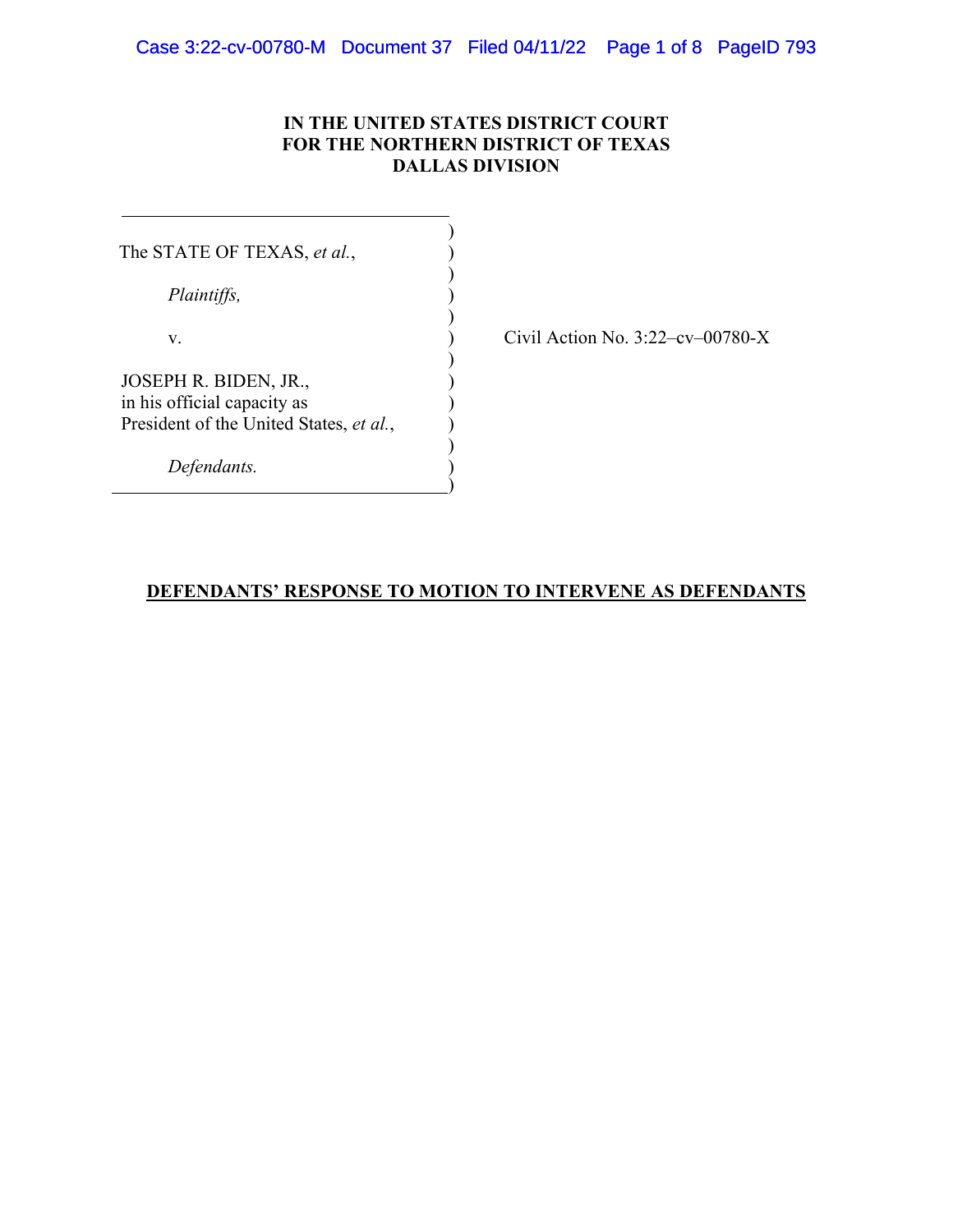### **INTRODUCTION**

Proposed Intervenors Jesus, Rosa, Timoteo, and Uzias, "four parents in various stage of applying to" the Central American Minors (CAM) Program, move to intervene as defendants in this case, which involves a challenge by 15 States to CAM under the Administrative Procedure Act, Immigration and Nationality Act, and U.S. Constitution. ECF No. 19 at 1. CAM is a program, reinstated and expanded by the Government in 2021, which permits noncitizens who have or are seeking lawful status in the United States to seek admission of their children or other qualifying relatives in Central America as refugees or their entry as parolees. *Id.* at 1-2, 4. The Government is actively defending CAM in this lawsuit. *See, e.g.*, ECF No. 5. Because Proposed Intervenors have not established that the Government does not represent their aligned interests in defending the reimplementation and expansion of CAM, they are not entitled to intervene in this matter as of right. However, the Government takes no position on whether they qualify for permissive intervention.

### **ARGUMENT**

# **I. Proposed Intervenors Must Rebut Presumptions that Government Representation is Adequate.**

Federal Rule of Civil Procedure 24(a) permits a party to seek intervention as of right while Rule 24(b) allows for permissive intervention. *DeOtte v. Azar*, 332 F.R.D. 173, 178 (N.D. Tex. 2019) (citing Fed. R. Civ. P. 24). Under Rule 24(a)(2) an individual is entitled to intervention as of right:

(1) when (he) claims an interest relating to the property or transaction which is the subject of the action and (2) he is so situated that the disposition of the action may as a practical matter impair or impede his ability to protect that interest, (3) unless (his) interest is adequately represented by existing parties.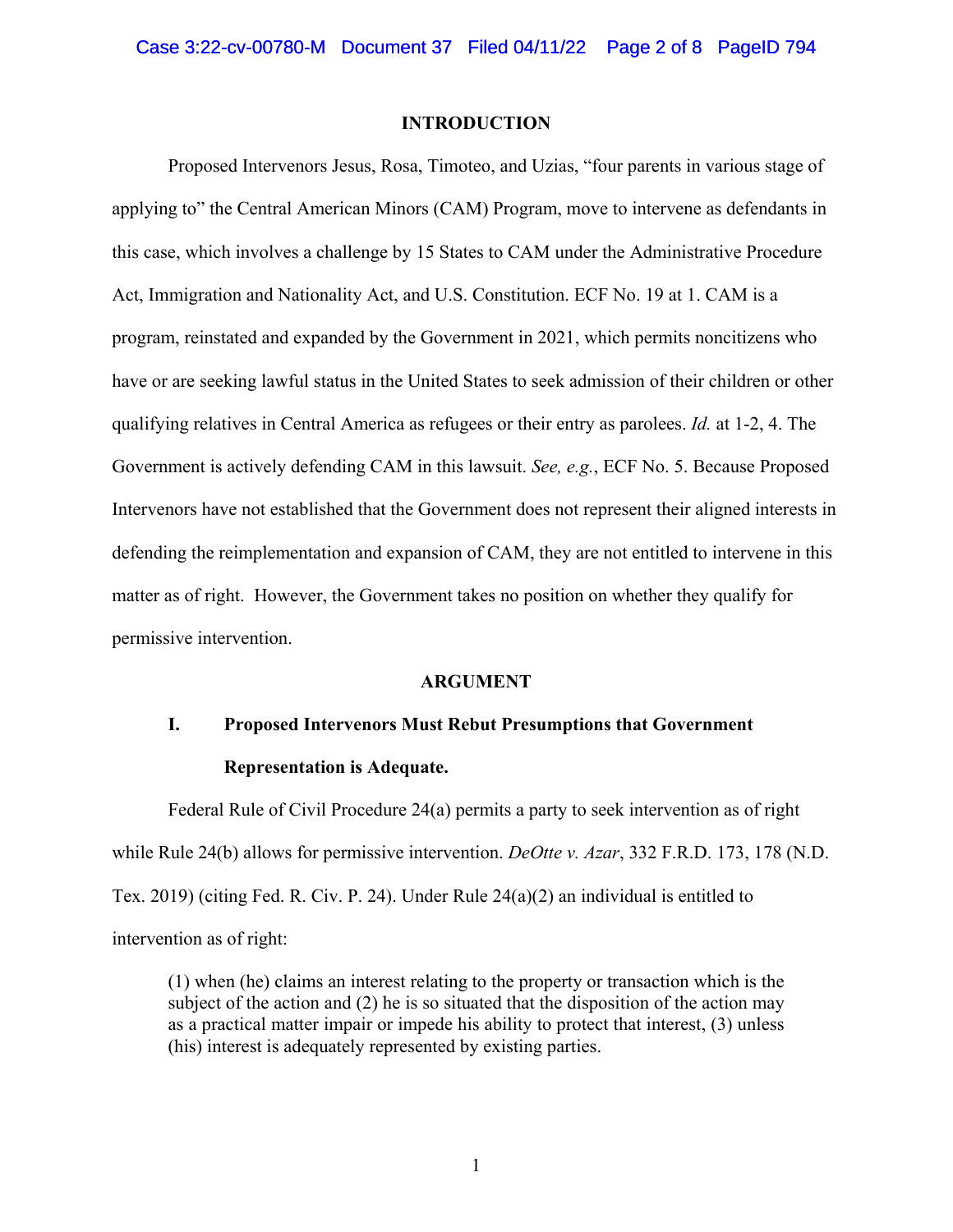## Case 3:22-cv-00780-M Document 37 Filed 04/11/22 Page 3 of 8 PageID 795

*Stallworth v. Monsanto Co.*, 558 F.2d 257, 268 (5th Cir. 1977). The burden of establishing inadequate representation is on the applicant for intervention. *Edwards v. City of Houston*, 78 F.3d 983, 1005 (5th Cir. 1996). Proposed intervenors must overcome two presumptions that representation is adequate. *Texas v. United States*, 805 F.3d 653, 661 (5th Cir. 2015) (citing *Edwards*, 78 F.3d at 1005).

The first presumption "arises when the would-be intervenor has the same ultimate objective as a party to the lawsuit." *Id.* (internal quotation omitted). To rebut this presumption, an intervening party must show "adversity of interest, collusion, or nonfeasance" on the part of the existing party. *Id.* at 661-62. Not any general adversity of interest will suffice: in order to show adversity of interest, an intervenor must demonstrate that its interests diverge from the existing party's interests "in a manner germane to the case." *Id.* at 662.

The second presumption arises when the existing party is a governmental entity or officer "charged by law with representing the interests of the intervenor." *Id.* at 661 (quoting *Edwards*, 78 F.3d at 1005) (internal quotation marks omitted). To rebut this presumption, the intervening party must show that its interest is in fact different from that of the Government, and that the Government will not represent that interest. *Id.* at 662.

The Government has the same ultimate objective here as Proposed Intervenors: defending the reimplementation and expansion of CAM, and representing the interests of all applicants and beneficiaries in this administrative challenge to CAM. Both presumptions thus apply.

Proposed Intervenors rely on *Brumfield v. Dodd*, 749 F.3d 339, 346 (5th Cir. 2014), to argue that the presumptions do not apply. ECF No. 19 at 12. But *Brumfield* is inapposite. In that case, the court held that the interest of the state litigant and the parent intervenors did not "align precisely" because the state had interests not shared by the parents, and the parents maintained a

2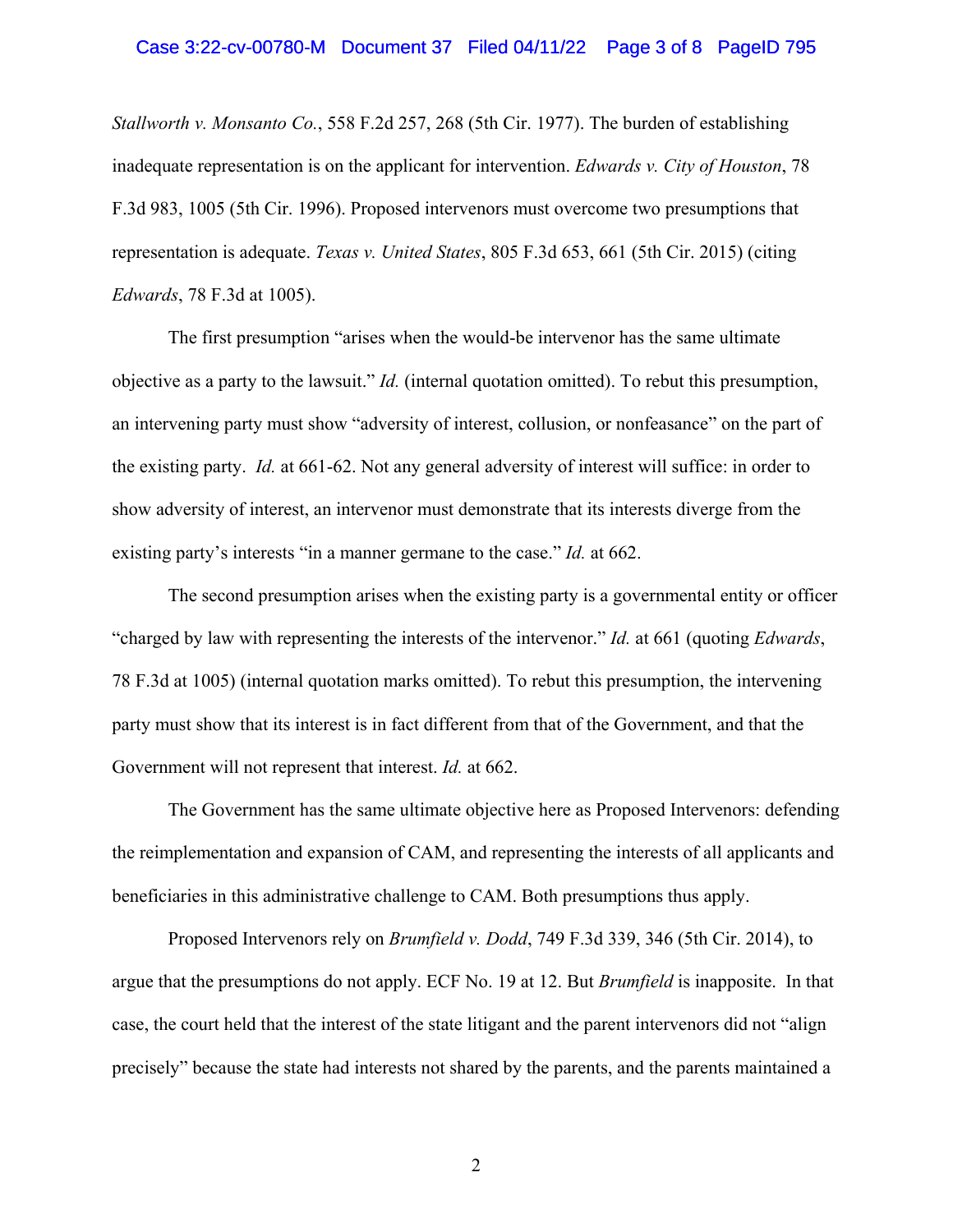### Case 3:22-cv-00780-M Document 37 Filed 04/11/22 Page 4 of 8 PageID 796

"significantly different" legal position regarding the court's jurisdiction. 749 F.3d at 345-46; *accord Texas*, 805 F.3d at 662. Here, Proposed Intervenors have not shown that the Government may be serving any other interests or attempting to maintain any other relationships beyond those necessary to defend the continuing implementation of CAM—the same goal shared by Proposed Intervenors.<sup>1</sup> Furthermore, Proposed Intervenors have not indicated how the Government's legal theories might differ from their own. Accordingly, the adequate-representation presumptions apply here.

## **II. Proposed Intervenors Have Not Rebutted Presumptions that Government Representation is Adequate.**

 Proposed Intervenors have not rebutted the applicable presumptions. They have not shown the realistic possibility of a "lack of unity in all objectives, combined with real and legitimate additional or contrary arguments" between themselves and the Government. *Texas*, 805 F.3d at 662 (citing *Brumfield*, 749 F.3d at 346). The Government is vigorously defending the reimplementation and expansion of CAM and plans to use all appropriate legal and factual arguments to that end. Proposed Intervenors have not shown otherwise.

Proposed Intervenors argue that this case is similar to *Texas* and, therefore, the presumptions are rebutted. ECF No. 19 at 12. However, *Texas* does not support their argument. Although the *Texas* intervenors also alleged that the Government had broader interests, such as "in securing an expansive interpretation of executive authority, efficiently enforcing the immigration laws, and maintaining its working relationship with the States"<sup>2</sup> that the intervenors

 $\overline{a}$ 

<sup>&</sup>lt;sup>1</sup> Proposed Intervenors allege, but do not further develop or offer support for, the statement that the Government "ha[s] more extensive interests in this litigation as compared to Proposed Intervenors." ECF No. 19 at 12.

 $2$  Proposed Intervenors do not argue that the Government's relationship with the States is at issue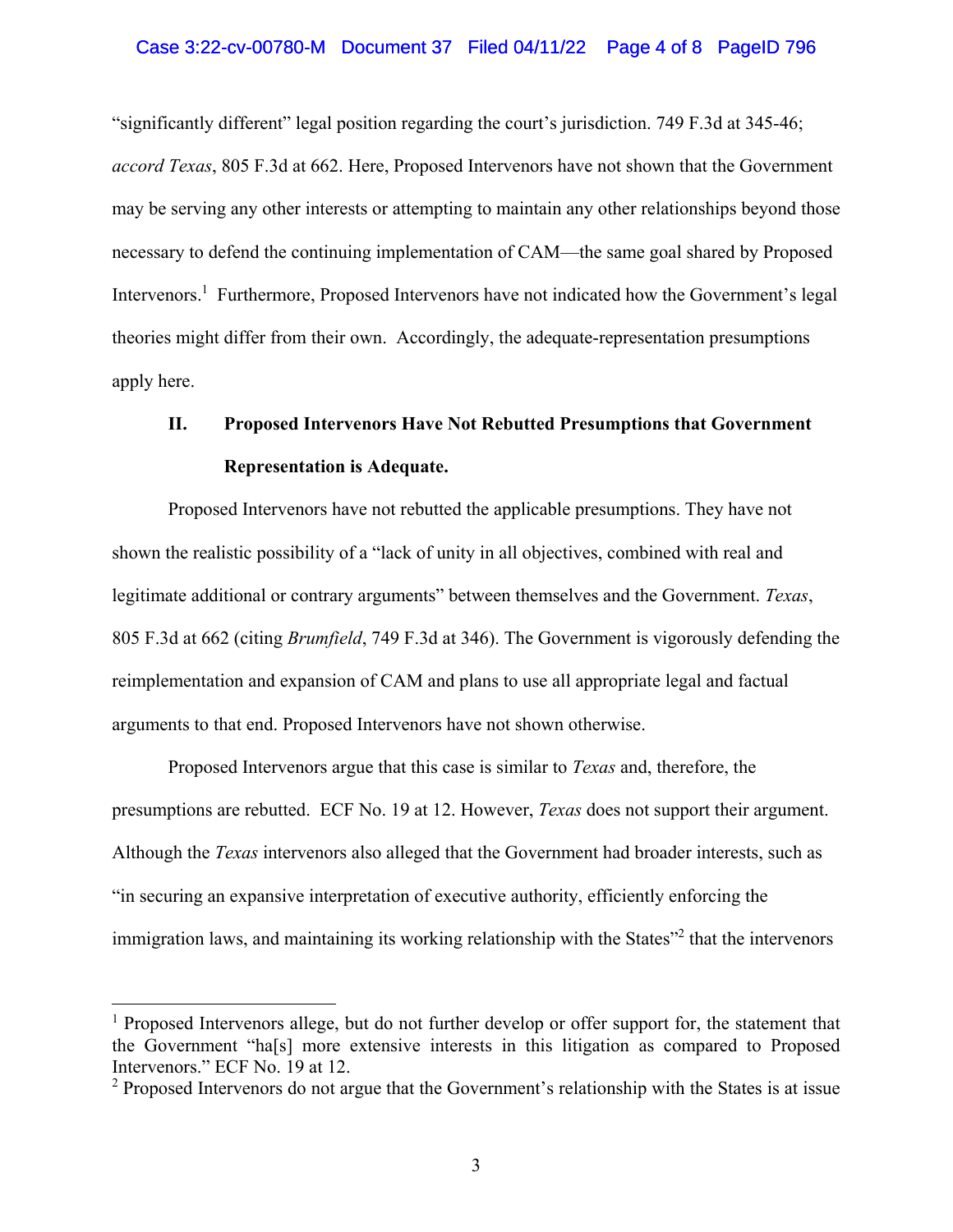## Case 3:22-cv-00780-M Document 37 Filed 04/11/22 Page 5 of 8 PageID 797

did not share, the Fifth Circuit did not merely grant intervention on that basis. *See* 805 F.3d at 663. Rather, the Court further inquired as to whether and how any divergent interests "have impacted the litigation." *Id. Texas* held the intervenors had made such a showing because the Government and intervenors had taken conflicting legal positions on whether states may refuse to issue driver's licenses to deferred action recipients. *Id.* The Government argued that the states could take a position the court held was "directly adverse" to the intervenors. *Id.* However, the Fifth Circuit explained, where prospective intervenors fail to "connect the allegedly divergent interests with any concrete effects on the litigation," they fail to carry their burden. *Id.* at 662 (citing *Hopwood v. Texas*, 21 F.3d 603 (5th Cir. 1994)).

Here, Proposed Intervenors have not offered any evidence suggesting that the Government has or might take a legal position conflicting with their own that would have a "directly adverse" impact on their interests. They allege without support that the Government "do[es] not have direct access to facts showing that the CAM parole termination sought by Plaintiffs would cause irreparable harm to CAM beneficiaries." ECF No. 19 at 13. The Government is aware of the humanitarian and personal value of CAM and the harm its loss would costs to beneficiaries, as it explained when reinstating the program and expanding it. *See* Office of the Spokesperson, U.S. Dep't of State, "Restarting the Central American Minors Program" (Mar. 10, 2021) https://www.state.gov/restarting-the-central-american-minorsprogram/ (explaining the CAM program "is an important step toward expanding lawful pathways for humanitarian protection and opportunity in the United States," and has been used to reunify nearly 5,000 children safely and securely with their families); U.S. Dep't of Homeland

 $\overline{a}$ 

here, nor do they explain how the Government's reinstatement of a previously existing program actually would expand the scope of executive authority or represent a new manner of enforcing immigration laws in these circumstances.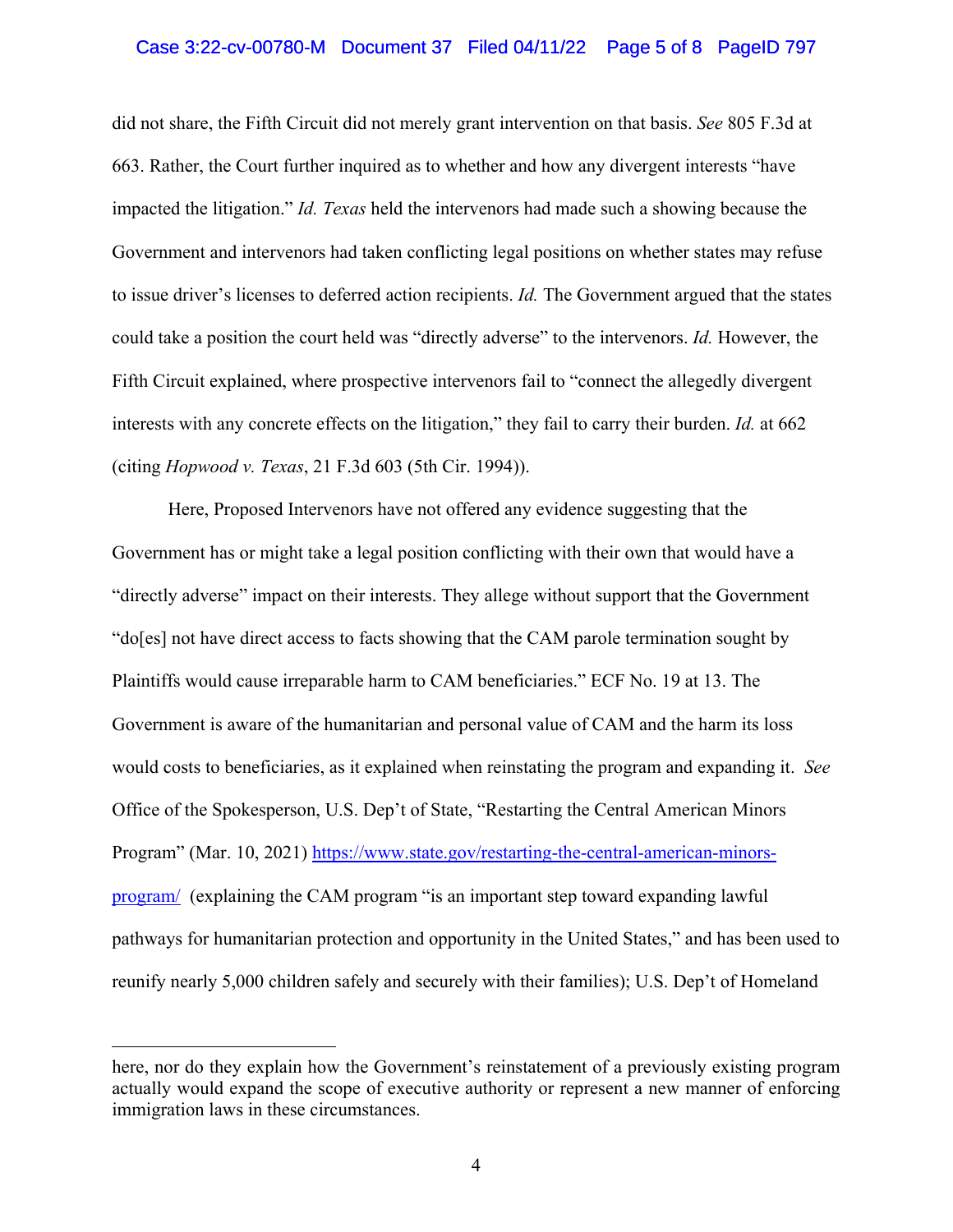### Case 3:22-cv-00780-M Document 37 Filed 04/11/22 Page 6 of 8 PageID 798

Sec., "Joint Statement by the U.S. Department of Homeland Security and U.S. Department of State on the Expansion of Access to the Central American Minors Program" (June 15, 2021), https://www.dhs.gov/news/2021/06/15/joint-statement-us-department-homeland-security-and-usdepartment-state-expansion (noting expansion aims to ensure "humane migration from Central America through this expansion of legal pathways to seek humanitarian protection in the United States"). $3$ 

Proposed Intervenors also note that CAM had been terminated prior to the Government's reinstatement of it last year. ECF No. 19 at 13-14 (citing *S.A. v. Trump*, 363 F. Supp. 3d 1048, 1062 (N.D. Cal. 2018)). However, they do not suggest or explain any realistic possibility that the Government, after taking efforts to reimplement and expand CAM, would not defend it or would adopt a position contrary to CAM's lawfulness in *this* litigation. *See Texas*, 805 F.3d at 662 (divergence of interests must be "germane to the case" to show inadequate representation).

Proposed Intervenors argue they have "divergent interests" from the Government because "Defendants have broad institutional interests in preserving the CAM Program, while Proposed Intervenors have narrow, personal interests" in preserving CAM. ECF No. 19 at 12-13. But they never explain how these interests diverge, nor have they shown how any allegedly divergent interests would impact the defense of CAM. *See Texas*, 805 F.3d at 662. Proposed Intervenors fail to substantiate any likelihood that the Government's arguments or positions will diverge from their own in any way meaningful to this case, or that they lack the same objective of zealously defending CAM in its expanded and fullest form. They therefore fail to rebut the

 $\overline{a}$ 

<sup>&</sup>lt;sup>3</sup> To the extent that Proposed Intervenors believe that a more personal explanation of the humanitarian value of CAM is necessary for defending CAM in this matter, they do not explain why intervention is necessary to offer such insight and they could not provide it through participation as amici.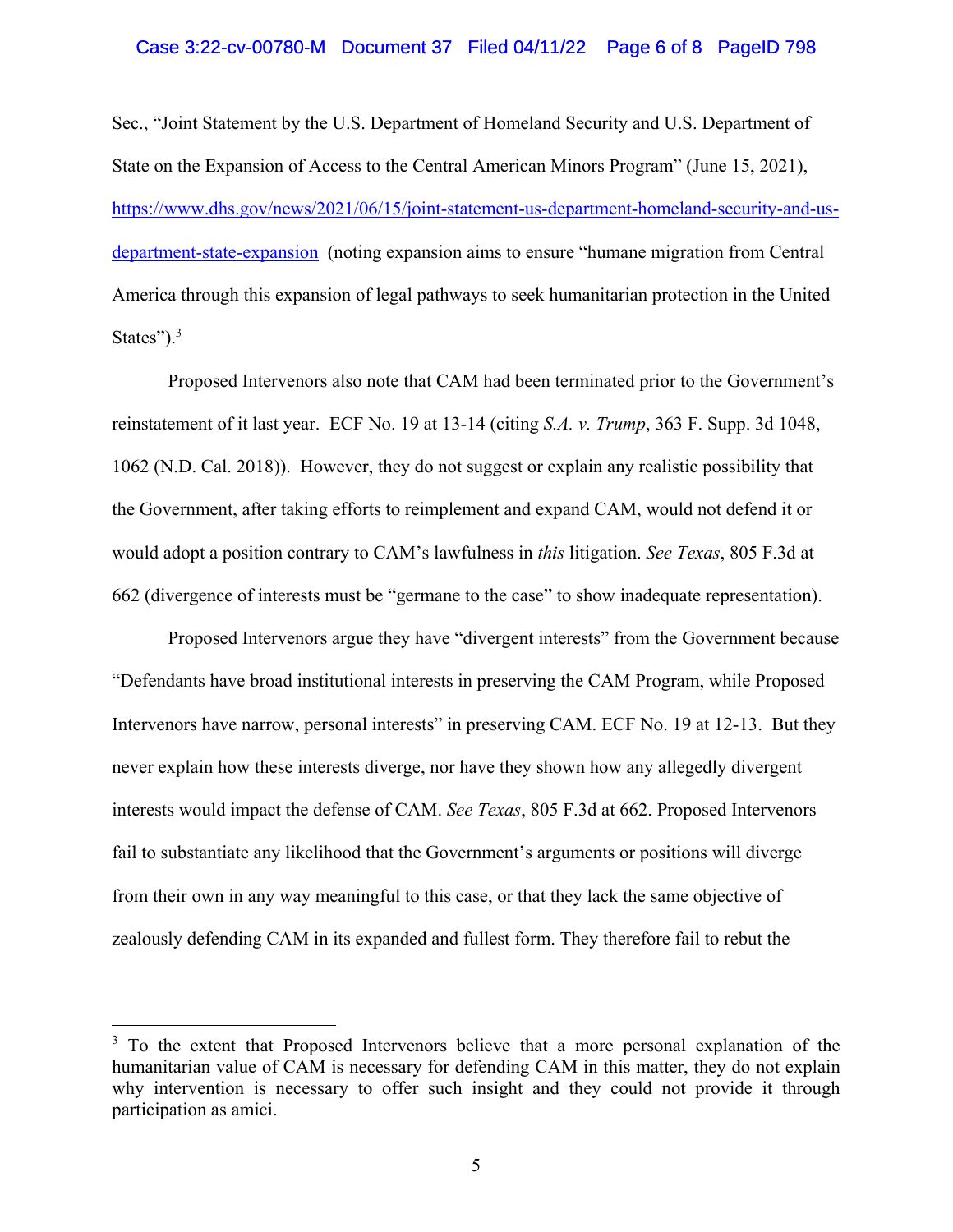## Case 3:22-cv-00780-M Document 37 Filed 04/11/22 Page 7 of 8 PageID 799

presumption that the Government is adequately representing their interests in this case and are not entitled to intervention as of right.

### **CONCLUSION**

For the foregoing reasons, Proposed Intervenors fail to show that they are entitled to intervention as of right. The Government takes no position on whether they qualify for permissive intervention.

Dated: April 11, 2022 Respectfully submitted,

CHAD E. MEACHAM BRIAN M. BOYNTON  *United States Attorney Principal Deputy Assistant Attorney General* 

BRIAN W. STOLTZ WILLIAM C. PEACHEY *Assistant United States Attorney Director* 

Office of Immigration Litigation District Court Section

EREZ REUVENI *Assistant Director*

/s/ *Joseph A. Darrow* JOSEPH A. DARROW *Trial Attorney*  U.S. Department of Justice Civil Division Office of Immigration Litigation District Court Section P.O. Box 868, Ben Franklin Station Washington, DC 20044 Tel.: (202) 598-7537 Joseph.a.darrow@usdoj.gov

*Counsel for Defendants*